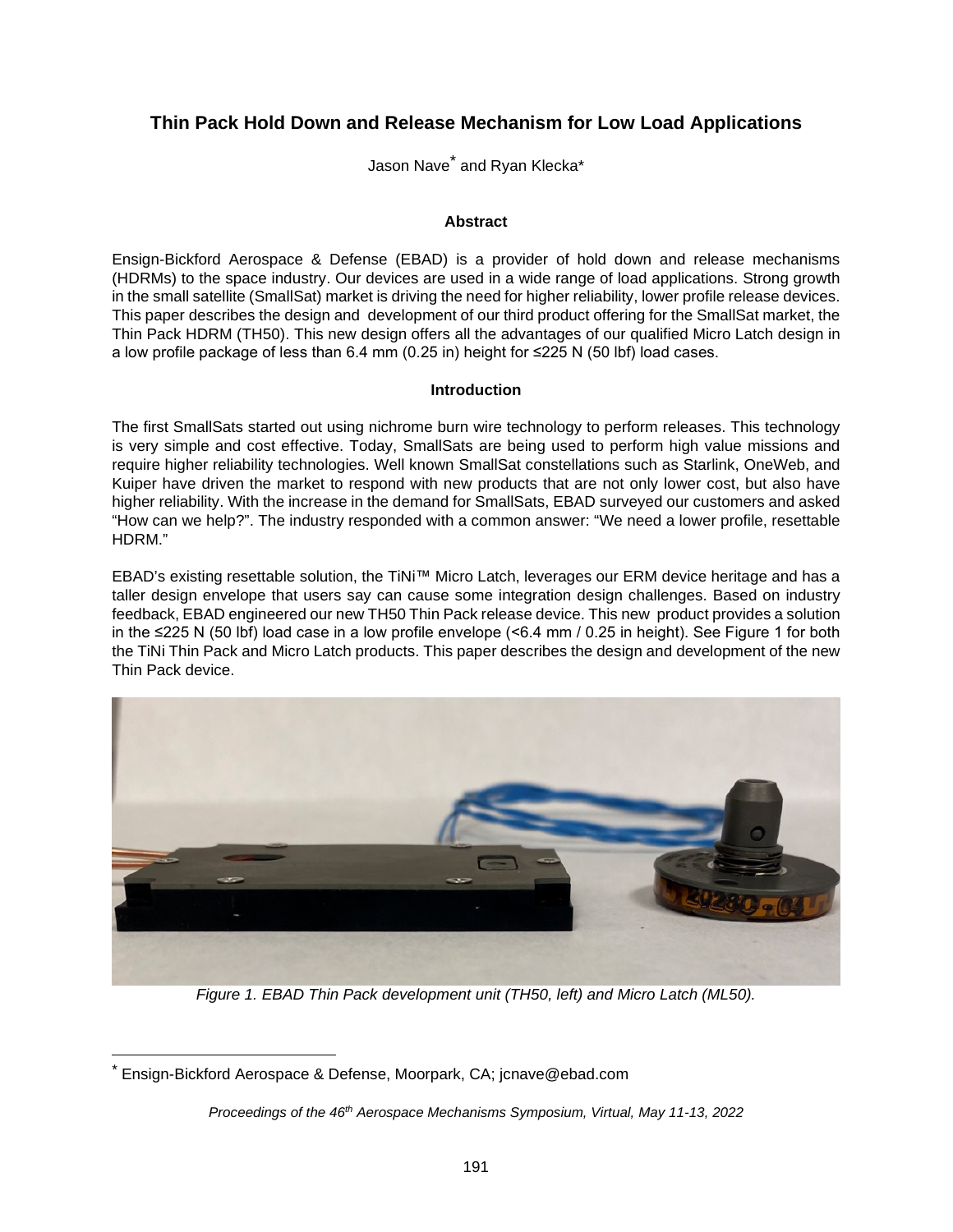## **Thin Pack Background**

EBAD's Thin Pack uses our qualified Shape Memory Alloy (SMA) technology, which makes it fieldresettable like all of our other TiNi devices and shares the same high reliability. The Thin Pack helps SmallSat designers improve space utilization and reduces integration costs for solar arrays, antenna reflectors, instruments, doors, sensors, and booms.

SMAs refer to a group of materials that have the ability to return to a predetermined shape when heated, illustrated in [Figure 2](#page-1-0) [1]. The shape memory effect is caused by a temperature dependent crystal structure. When an SMA is below its phase transformation temperature, it possesses a low yield-strength crystallography referred to as Martensite. While in this state, the material can be deformed into other shapes with relatively little force. The new shape is retained, provided the material is kept below its transformation temperature. When heated above this temperature, the material reverts to its parent structure, known as Austenite, causing it to return to its original shape.

<span id="page-1-0"></span>

*Figure 2. Shape Memory Alloy Phase Transformation [1]* 

The most widely used shape memory material is an alloy of Nickel and Titanium called Nitinol. This alloy is commercially available and has the following characteristics:

- Excellent mechanical properties
- Capable of long fatigue life
- May be joule heated
- High corrosion resistance

In actuator applications, it is capable of up to 4% strain and 345 MPa (50,000 psi) recovery stress, resulting in approximately 1 joule/g of work output. Nitinol is readily available in the form of wire, rod, and bar stock, with a transformation temperature in the range of -100°C to +100°C.

As with some other TiNi™ devices, such as ejectors and pin pullers, the Thin Pack utilizes the SMA wire as a trigger to actuate the unit. The Thin Pack interfaces with the load to be released via a #4-40 threaded release nut. The nut is held captive by a slider, which is retained by a rolling trigger. The Nitinol wire is attached on each end to a switch contact and routed through a bell crank that holds the position of the trigger. When sufficient current is applied to the external lead wires, the Nitinol wire is heated and shrinks, shifting the trigger and releasing the slider. This motion frees the release nut, allowing the payload to separate from the Thin Pack body.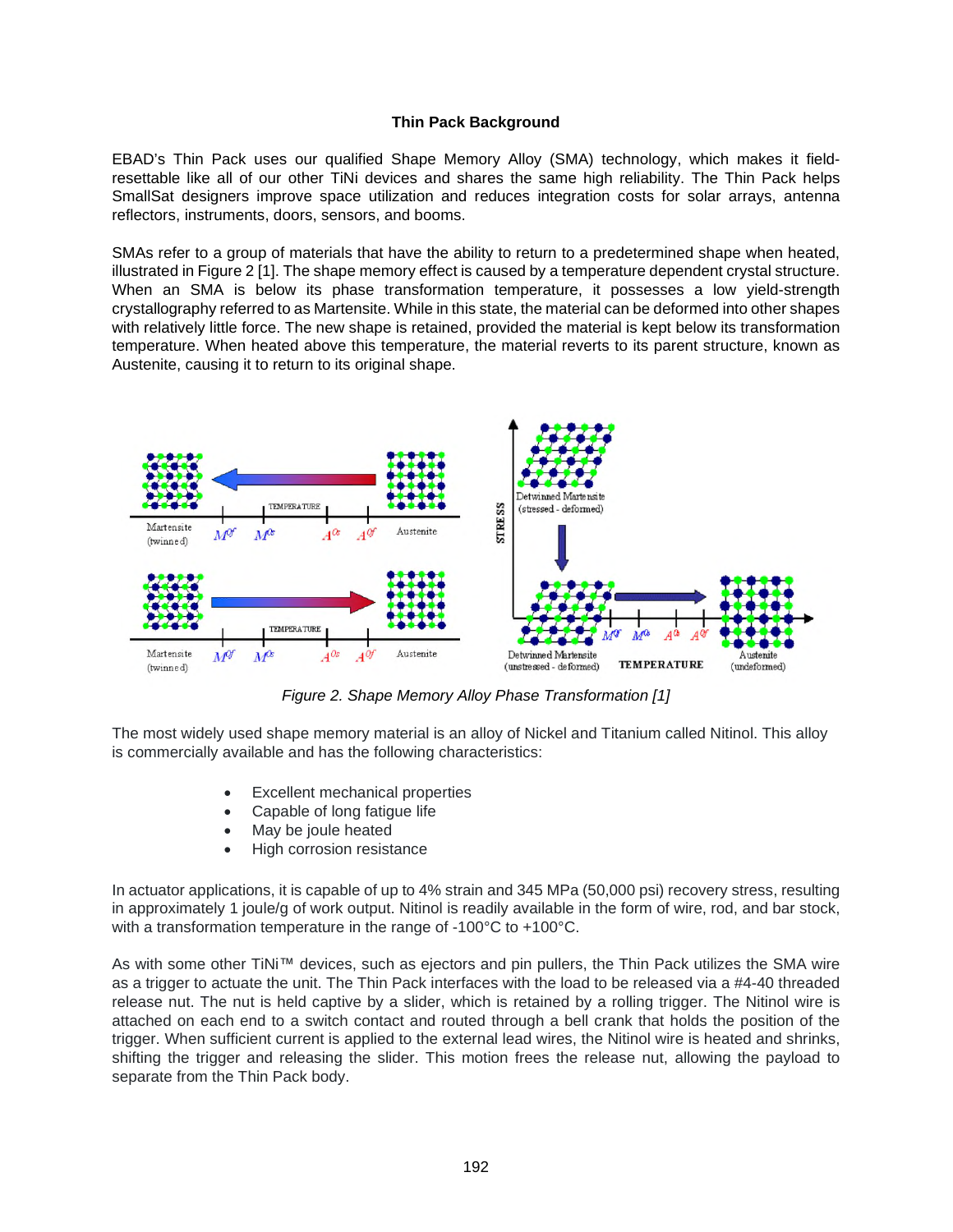#### **Thin Pack Design**

The interface dimensions of the Thin Pack are shown in [Figure 3](#page-2-0). The design's low profile makes it able to fit into small envelopes, particularly in applications with very low height requirements. It is manufactured using the same space-rated materials as all of our other space-qualified products. Commercially-available components were used as much as possible to help keep the price point of the device in line with other devices on the market. The Thin Pack generates no debris during its actuation, so it is compliant to applications where FOD is prohibited. When a nominal 1.8 A current is applied, the device actuates in approximately 50 ms. It is also equipped with a safety switch that automatically opens upon release and stops current flow through the SMA wire. This feature prevents excess current from damaging the SMA wire.

The Thin Pack is designed to have a minimum number of moving parts. This was a significant design challenge for a resettable device, as resettability inherently means the unit will have more parts. The Thin Pack also does not require disassembly or have replaceable or consumable parts in order to be reset. These factors increase the device's reliability substantially when compared to other devices on the market with a similar form factor.

The Thin Pack is designed to be reset without the need for a special tool. After actuation, the Thin Pack can be reset by threading a #2-56 screw or inserting a gage pin into the device. The Thin Pack is rated for at least 50 actuations, giving the user plenty of test cycles during development.

<span id="page-2-0"></span>

*Figure 3. EBAD Thin Pack (TH50) Interface Dimensions*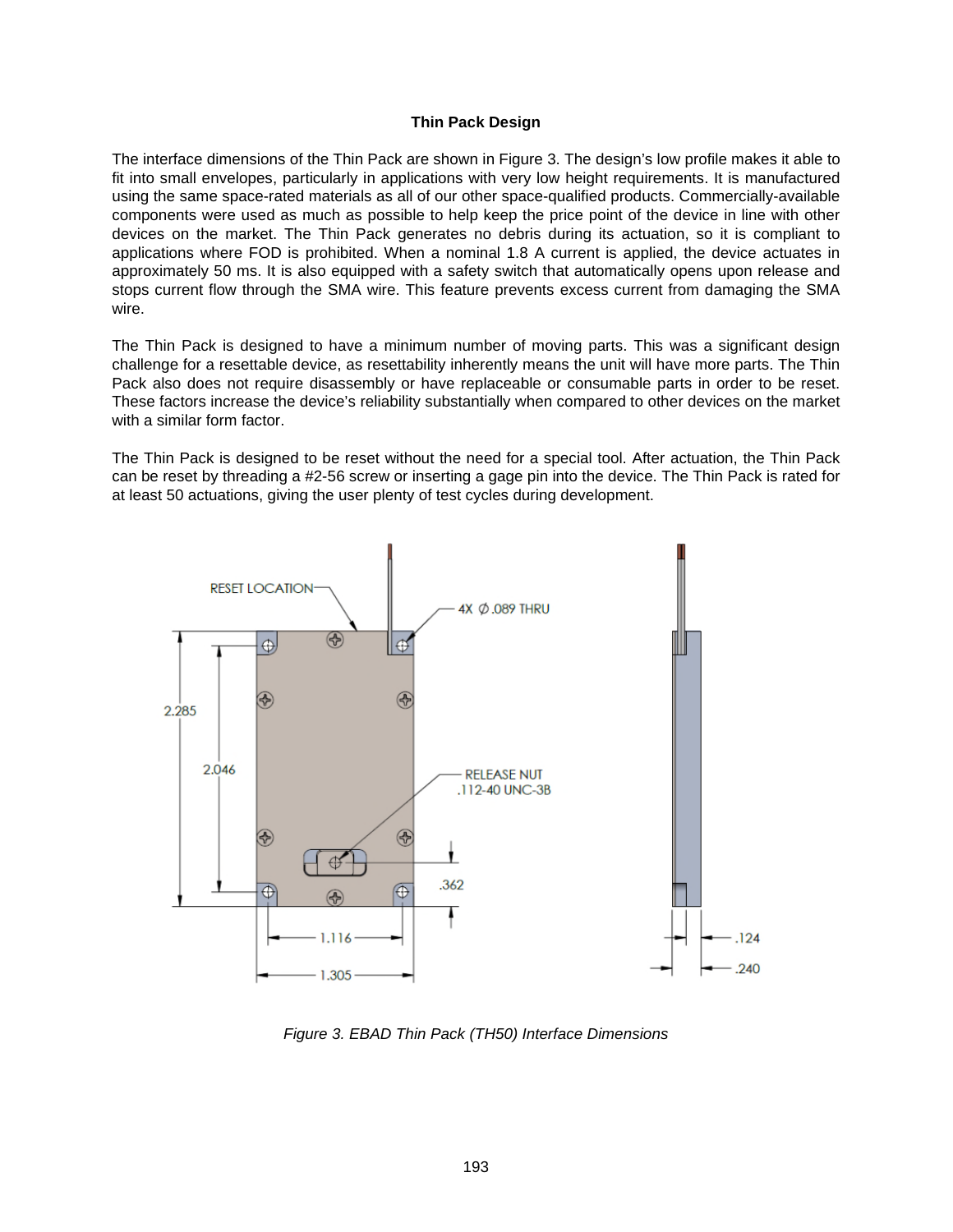#### Design Challenges

The device's small size (see [Figure 4](#page-3-0) for reference) presented several design challenges to the team. Constrained to less than half the footprint of a credit card and thinner than a deck of playing cards, the device packs a number of space-grade components into a tiny body. With the small scale of the components, part tolerancing and assembly were continually reviewed.

The small size of the internal components presented the team with several assembly and handling challenges. The assembly process was developed in conjunction with the manufacturing team, with input from engineers and operators. Special handling fixtures and tooling were designed to aid in assembling the tiny components of this device, with a focus on ergonomics.

The Thin Pack is designed to have 2X margin on the force to release the payload nut. The device's release and reset energy is supplied via springs. The design of the springs compensates for sliding friction between internal components during release and reset. Initial development testing on a prototype test rig showed the frictional forces were higher than expected, impacting the 2X design requirement. Increasing spring size within the device would have grown the package size, which was not desirable. Therefore, the team opted to address the friction issue with smoother surface finish and coatings to reduce friction between moving components.

<span id="page-3-0"></span>

*Figure 4. EBAD Thin Pack (TH50)*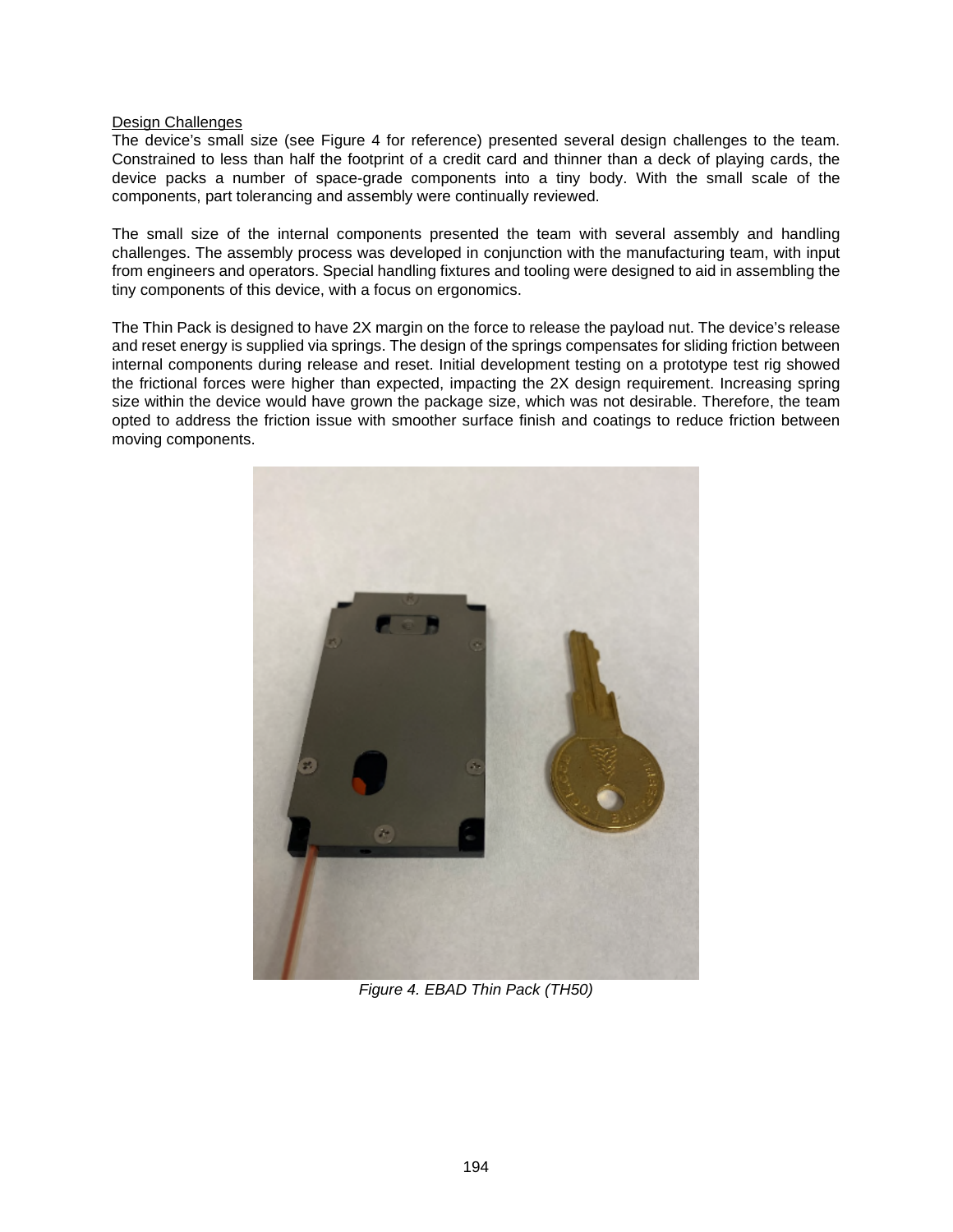## **Prototype Testing**

A prototype unit, shown in [Figure 5,](#page-4-0) was built as a proof-of-concept device to demonstrate functionality and characterize baseline performance. The team was given a tight development timeline of nine months. A prototype device was fabricated using internal machining capability and quick-turn prototype shops. Testing of this initial iteration of the Thin Pack started with characterization with respect to basic design goals and expected use cases, consisting of:

- 1. Proof load test
- 2. Release test under full load
- 3. Force to release (actuation margin)
- 4. Self actuation limit for thermal environment
- 5. Vibration survivability

<span id="page-4-0"></span>

*Figure 5. EBAD Thin Pack Prototype Unit.* 

A Mark-10 force tester was used to apply loads for the proof load, release test, and force-to-release tests. The proof load and release test setup can be seen in [Figure 6,](#page-5-0) and the force-to-release test setup is shown in [Figure 7](#page-5-1). The unit was proof-load tested to 445 N (100 lbf) and release tested to 290 N (65 lbf). It was subjected to random vibration at the planned development test level of 26.0  $G_{\rm rms}$  in each of three orthogonal directions. No issues arose from these tests.

Since SMA devices are temperature-limited based on their transformation temperature, the Thin Pack was placed in a thermal chamber to determine its self-actuation limit. The temperature was gradually increased until the unit self-actuated. This action occurred at approximately 81°C, which is consistent with devices of similar materials and construction.

Using a test rig representative of the prototype design, the force to release was measured to be 22 N (5 lbf). This is the amount of force it took to shift the internal bell crank and release the payload nut, and accounts for the component interaction and friction within the device. When compared to the full force capability of the SMA wire, this gives an indication of the actuation margin in the system. The pull strength of SMA wire size used results in approximately 70% margin based on the prototype fixture test.

EBAD expects that the force to release can be reduced by minimizing the friction in the device through smoother surface finish, low-friction coatings, and the continued use of grease, which reflects the construction of the development units. This configuration will be assessed on a similar test rig, with the goal of demonstrating higher actuation margins. EBAD expects force-to-release margins in excess of 100% (compliant to the 2X design requirement) for this configuration based on similar historical data.

The prototype successfully completed all tests, indicating that the base design functionally met the design goals.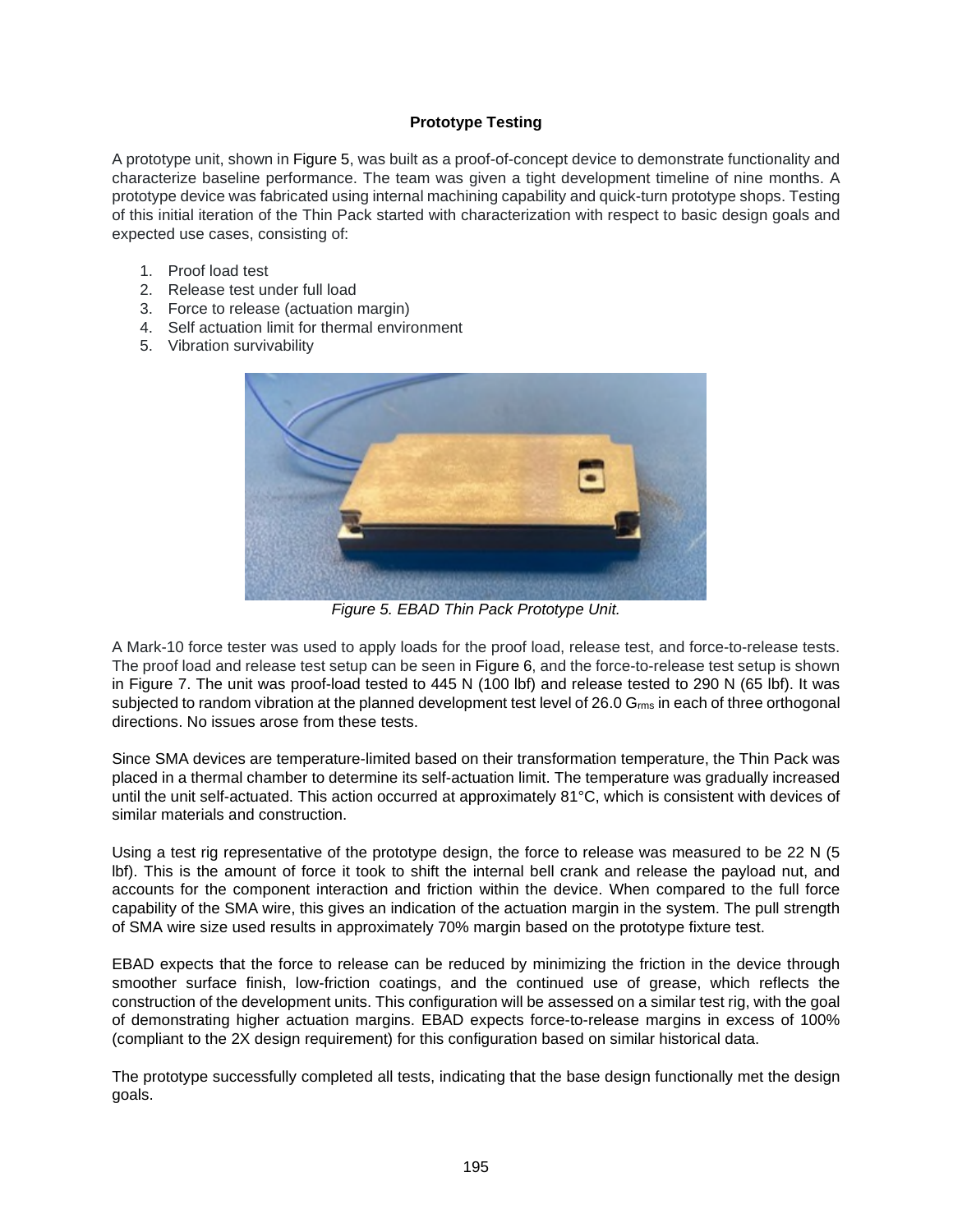<span id="page-5-2"></span><span id="page-5-0"></span>

*Figure 6. EBAD Thin Pack proof load and release characterization test setup.* 

<span id="page-5-1"></span>

*Figure 7. EBAD Thin Pack force to release test setup.*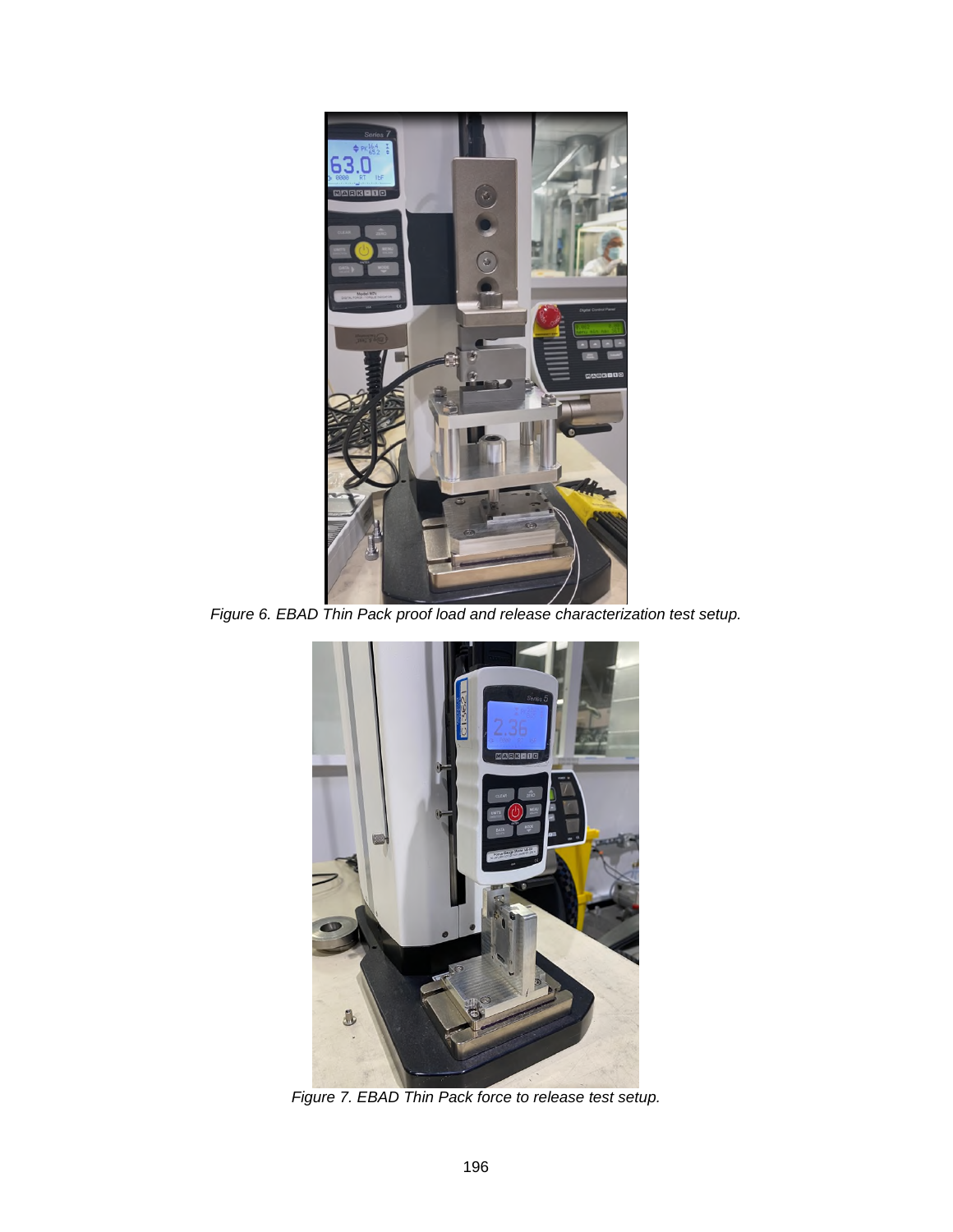## **Development Testing**

Based on lessons learned from the build and test of the prototype unit, the design was updated for the development units. This included the component coatings, adding a damper to reduce actuation shock, and providing internal strain relief of the lead wires.

EBAD built and performed preliminary tests on five (5) development units. These tests consisted of electrical checks, proof loading, actuations, and output shock. A full set of development tests is planned for these units. The tests are described in the following sections.

#### Electrical Tests and Proof Load

Electrical tests were performed based on typical release device parameters and SMA characteristics. They are meant to confirm workmanship and compliance to the design. The tests, requirements, and test results (Pass/Fail) for the units are shown in [Table 1](#page-6-0).

| <b>Test</b>               | <b>Requirement</b>                                                                                          | <b>Test Result</b> |
|---------------------------|-------------------------------------------------------------------------------------------------------------|--------------------|
| <b>Circuit Resistance</b> | 5 to 6 $\Omega$                                                                                             | Passed             |
| Insulation Resistance     | 100 M $\Omega$ minimum, shorted lead wires to lid<br>$(@500 \pm 50$ V <sub>DC</sub> for 15 seconds minimum) | Passed             |
| No-fire Current           | 75 mA to 85 mA for 5 minutes                                                                                | Passed             |

<span id="page-6-0"></span>

| Table 1. Thin Pack Development Unit Electrical Tests |
|------------------------------------------------------|
|------------------------------------------------------|

Proof load testing was performed using a Mark-10 force tester shown in [Figure 6](#page-5-2). All units held the proof load of 445 N (100 lbf).

#### Actuations

The units were successfully actuated and reset five times each. The planned cycle life for the Thin Pack is 50 actuations, which is consistent with TiNi™ devices that operate in a similar fashion. This requirement will be validated as part of the full development plan.

#### Output Shock

An output shock test was performed to characterize the shock emitted from the Thin Pack when actuated. As mentioned, a damper was incorporated into the development unit design to reduce this shock. The test utilized a typical 19 mm x 610 mm x 610 mm (0.75 in x 24 in x 24 in) plate with accelerometers installed 127 mm (5 in) away from the test unit, as shown in [Figure 8.](#page-7-0) Output shock results were very consistent across all five units (<50g max up to 10,000 Hz), with a typical SRS plot shown in [Figure 9](#page-7-1).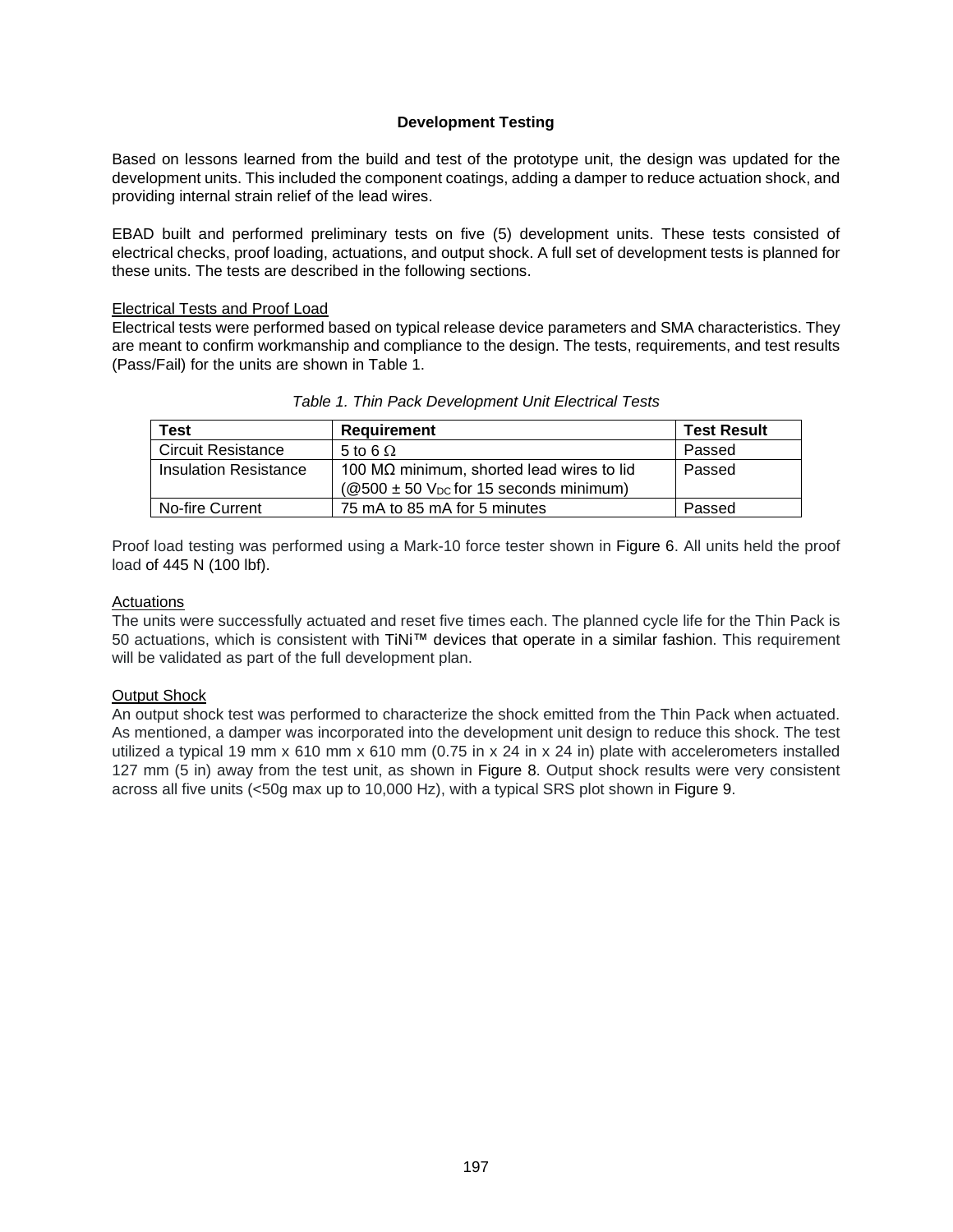<span id="page-7-0"></span>

*Figure 8. EBAD Thin Pack Output Shock Test Setup.* 

<span id="page-7-1"></span>

*Figure 9. EBAD Thin Pack Output Shock Test Results.*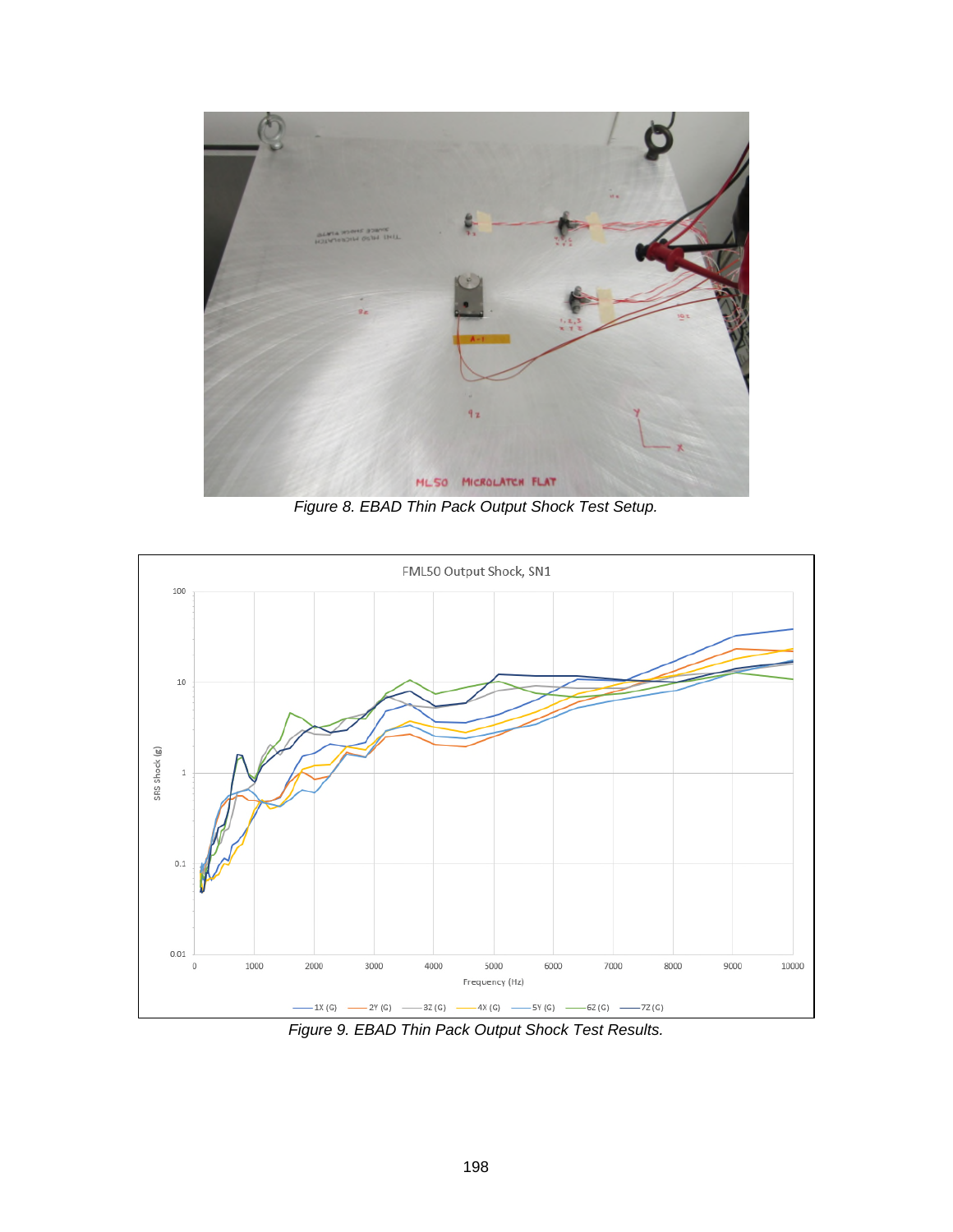#### Full Development Testing

After assessing the preliminary test results and design enhancement opportunities, EBAD will take the Thin Packs through a full development test sequence to validate the design and performance characteristics. The proposed test sequence is shown in [Table 2.](#page-8-0) Items 1 through 4 and 8 have been performed on the current development units.

The units will go through environmental testing, including vibration, shock, and thermal vacuum cycling. They will be actuated after each environment, including during TVAC at hot, cold, and ambient temperatures, and at a range of actuation currents. Finally, additional actuations will be performed for a total of 60 planned actuations per test device. This quantity allows for margin above the 50 actuations expected to be part of the Thin Pack's specifications.

Throughout the test sequence, after each actuation the units will be preloaded (225 or 290 N), then have their circuit resistance measured to continually assess the device's health.

Additionally, as mentioned previously, the force to release the payload will be measured using a test rig representative of the development units.

| Seq#           | <b>Test Name / Test Parameters</b>                                                                                                        |
|----------------|-------------------------------------------------------------------------------------------------------------------------------------------|
| 1              | Reset State (Circuit Resistance, Insulation<br>Electrical tests @                                                                         |
|                | Resistance, No Fire Current)<br>[Circuit Resistance re-checked throughout test sequence]                                                  |
| 2              | Actuation – No Load, Ambient (Low, Nominal, High Current)                                                                                 |
| 3              | Proof load – Max $(445 N)$                                                                                                                |
| 4              | 5X Actuations @ Load (Ambient, Nominal Current)                                                                                           |
| 5              | Random Vibration                                                                                                                          |
| 6              | Input Shock                                                                                                                               |
| $\overline{7}$ | Actuation @ Load (Ambient, Nominal Current)                                                                                               |
| 8              | Output Shock Test (Ambient, Nominal Current)                                                                                              |
| 9              | 2X Actuations @ Load (Ambient, Nominal Current)                                                                                           |
| 10             | TVAC Cycling & Actuation @ Hot, Cold, & Ambient (Nominal Current)                                                                         |
| 11             | No Fire Margin Tests @ Temp                                                                                                               |
| 12             | 47X Actuation @ Load (Ambient, Nominal Current)                                                                                           |
| 13             | Re-Characterize the Load vs Stroke for comparison to Pre-Test Data,<br>No Fire Current Margin test, Transient Current susceptibility test |

<span id="page-8-0"></span>*Table 2. Thin Pack Development Test Sequence*